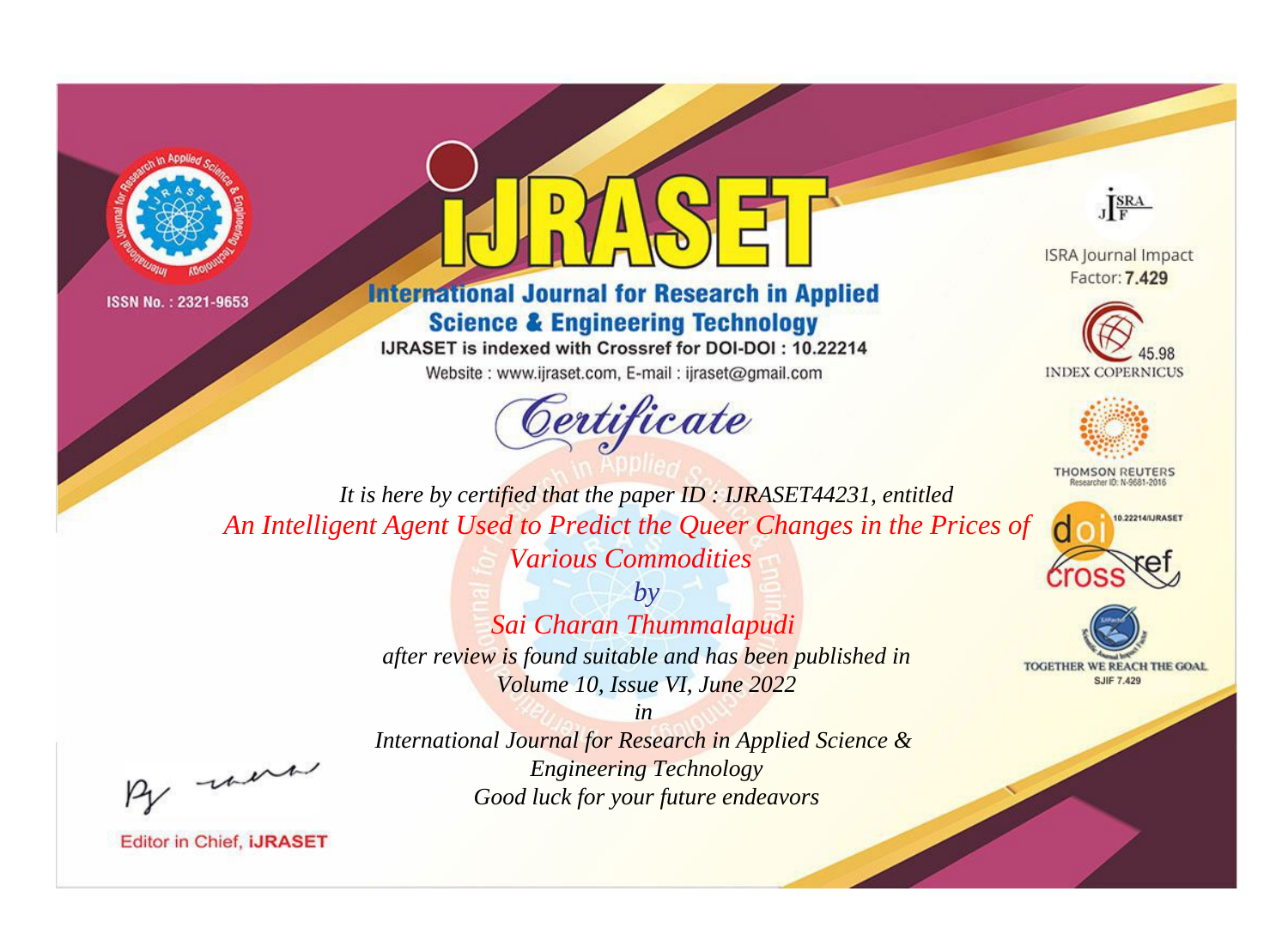



## **International Journal for Research in Applied Science & Engineering Technology**

IJRASET is indexed with Crossref for DOI-DOI: 10.22214

Website: www.ijraset.com, E-mail: ijraset@gmail.com





**ISRA Journal Impact** Factor: 7.429





**THOMSON REUTERS** 



TOGETHER WE REACH THE GOAL **SJIF 7.429** 

*It is here by certified that the paper ID : IJRASET44231, entitled An Intelligent Agent Used to Predict the Queer Changes in the Prices of Various Commodities*

> *by Akshaya Narayana after review is found suitable and has been published in Volume 10, Issue VI, June 2022*

were

*International Journal for Research in Applied Science & Engineering Technology Good luck for your future endeavors*

*in*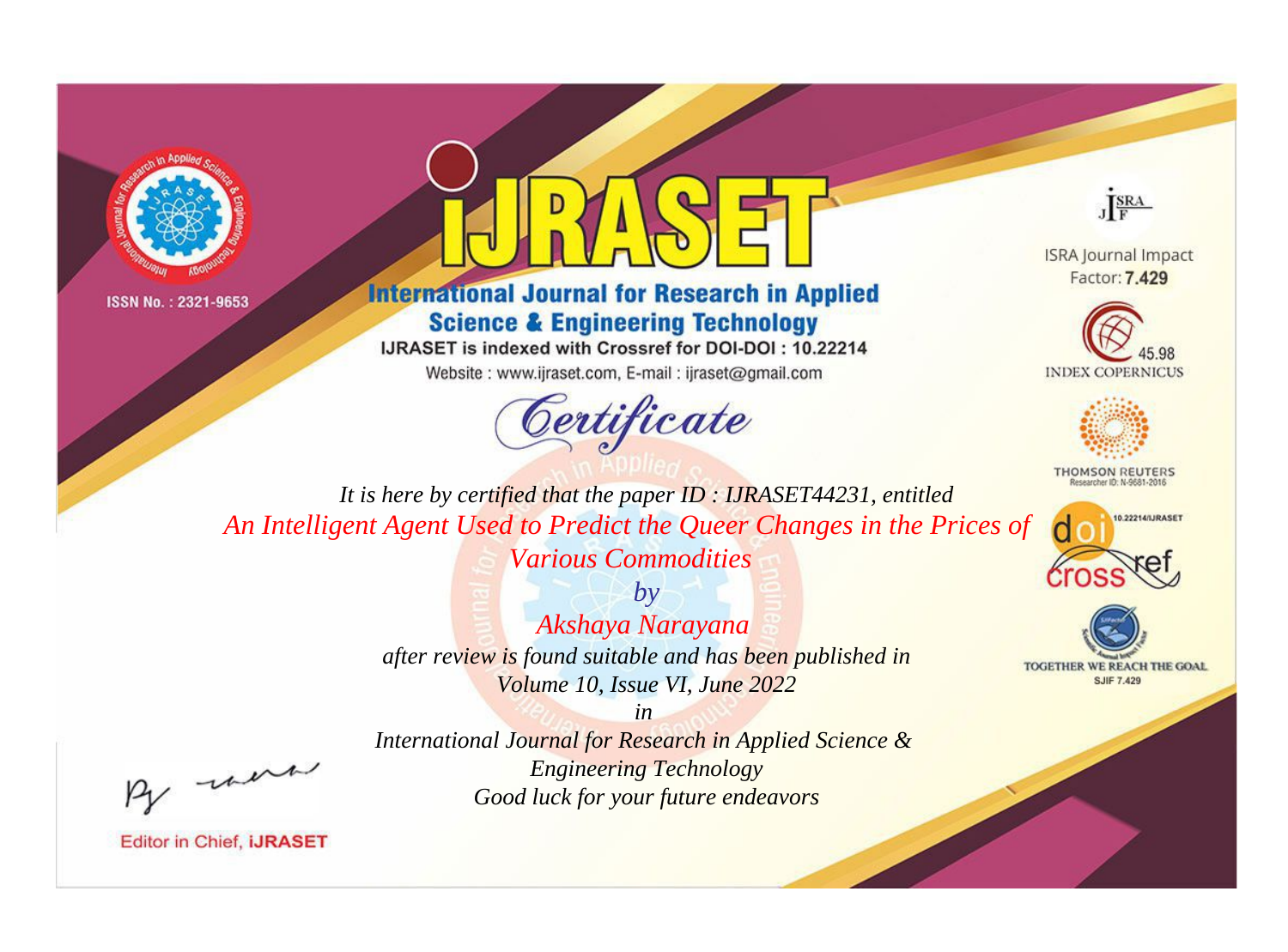



## **International Journal for Research in Applied Science & Engineering Technology**

IJRASET is indexed with Crossref for DOI-DOI: 10.22214

Website: www.ijraset.com, E-mail: ijraset@gmail.com



JERA

**ISRA Journal Impact** Factor: 7,429





**THOMSON REUTERS** 



TOGETHER WE REACH THE GOAL **SJIF 7.429** 

It is here by certified that the paper ID: IJRASET44231, entitled An Intelligent Agent Used to Predict the Queer Changes in the Prices of **Various Commodities** 

> $b\nu$ K. Sai Tharun after review is found suitable and has been published in Volume 10, Issue VI, June 2022

 $in$ International Journal for Research in Applied Science & **Engineering Technology** Good luck for your future endeavors

were